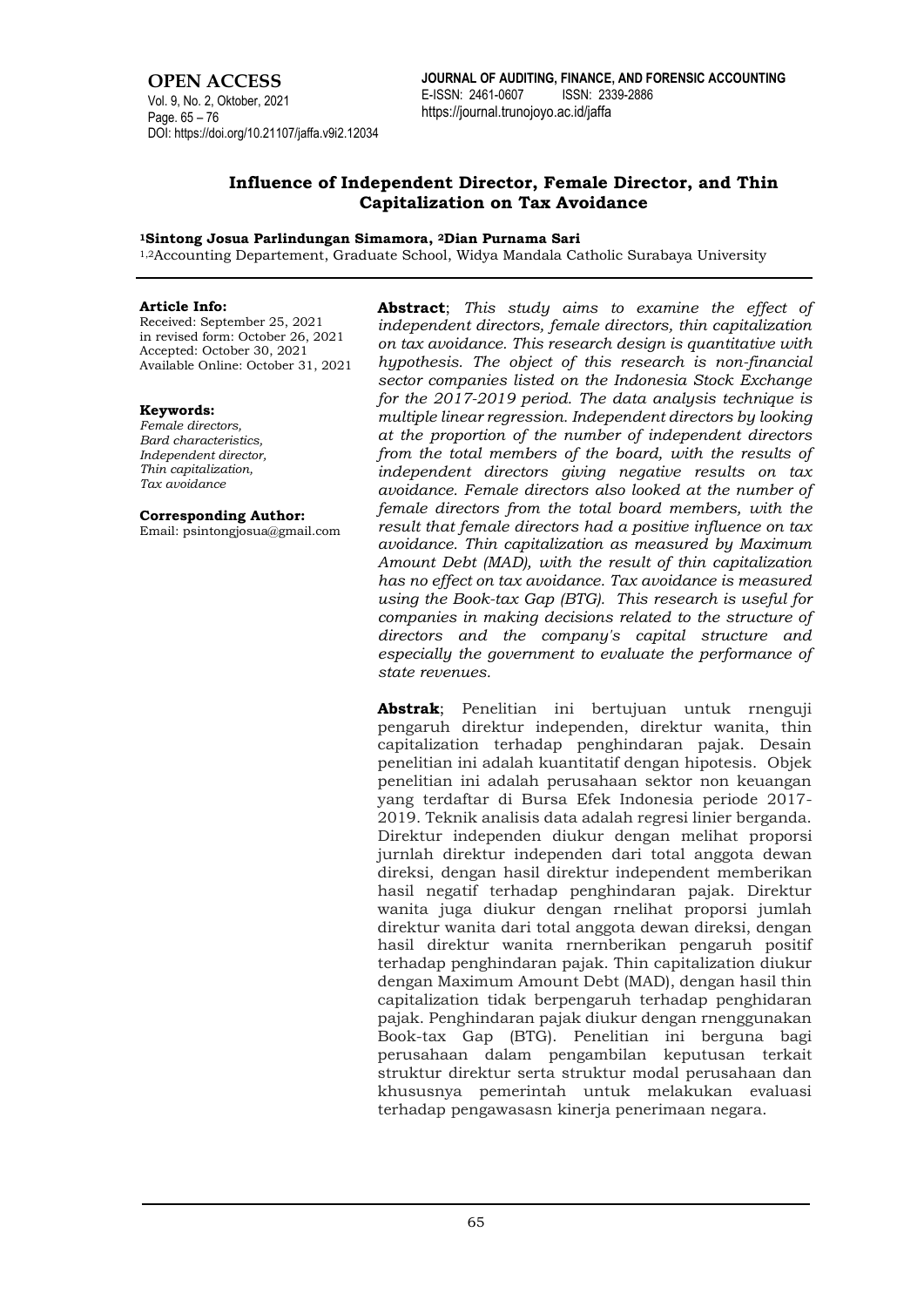#### **INTRODUCTION**

Manufacturing companies in Indonesia are one of the industrial sectors that are the largest contributors to state revenue in Indonesia. This shows that many manufacturing companies have experienced an increase in profits which has an impact on the amount of taxes paid. This certainly has an impact on the level of tax compliance in Indonesia. The level of tax compliance in Indonesia is still quite low. This can be seen from the tax revenue target in 2019 of 1,577.56 trillions with the realization of only 1,332.1 trillion. In other words, the tax coverage ratio of 84.4% is lower than in 2018 which was 92.23%. Tax revenue on Gross Domestic Circulation (GDP) is still low, ranging from 13%-16% in the range of 2015 to 2019. The low level of tax compliance arises because of a conflict of interest between the government and company owners. Taxes for companies are considered as burdens that can reduce a company's profits. This is different from the government which tries to maximize taxes because taxes are one of the largest revenues in Indonesia (Ambarsari, Pratomo, and Kurnia, 2019). This conflict of interest occurs because of information asymmetry, where one party (the company) obtains more information than the government. This encourages companies to carry out tax management through tax avoidance or tax planning. Tax avoidance is carried out by looking at gaps in tax provisions with good and correct steps, while tax planning is a way to minimize the tax payable with the existing flow in the tax law without raising suspicion from the tax authorities. Tax avoidance in the implementation of tax obligations requires good tax management in tax decision making. Good tax decisions are determined by good corporate governance mechanisms and good tax avoidance mechanisms.

Good corporate governance mechanisms related to tax avoidance include the board of directors, where the board of directors has great authority to manage resources in accordance with company goals. Characteristics of the board of directors in the study focused on independence and gender. Research conducted by Timothy (2010) found that independent directors have a significant positive effect on tax avoidance. Likewise, what was expressed by Richardson and Lanis (2011) proves that the number of independent directors has a negative influence on the level of tax aggressiveness, this happens because of cultural differences between countries. In contrast, Khaoula and Ali (2012) in Ambasari et al. (2019) and Sabli and Noor (2012) did not find any significant effect of independent directors on tax avoidance.

The issue that is currently being discussed is the gender diversity of the board of directors, where the presence of women on the board of directors, especially female directors, affects the performance of a company which ultimately affects tax avoidance. The female director in this case is the person who leads the board of directors, directly involved in financial reporting and responsible for financial information, including the calculation of tax obligations. Indonesia is one of the countries that has quite a lot of female directors. This is shown by the consulting service company Grand Thomton in "Women in Business", where the results of a 2017 survey provide evidence that out of 5,000 companies, 46% women serve as directors and in Indonesia, there are 36% female directors in 2016. The increase in the number of female directors by 10% from 2016 to 2017 provides evidence of the reform of women in the organizational structure of a company that affects company performance.

Companies with a higher proportion of female board of directors can monitor the company better than companies with a lower proportion of female board of directors (Richardson, Taylor, and Lanis, 2013). This is indicated by the psychological nature of women who are careful and thorough and do not like risk so that with more women on the board of directors, they can reduce tax avoidance. Research conducted by Hoseini, Geralyi, and Valiyan (2019) provides evidence that the fewer the number of female board of directors in a company, the lower the level of tax avoidance. This is in line with research conducted by Richardson et al., (2013) and Ambarsari et al. (2019) which provide evidence that the presence of a female board of directors has a negative effect on tax avoidance. In contrast to the research conducted by Boussaidi and Hamed (2015) that female board of directors have a positive influence on tax avoidance. Khaoula and Ali (2012) in Ambasari et al. (2019) also provide evidence that female board of directors has no effect on tax avoidance.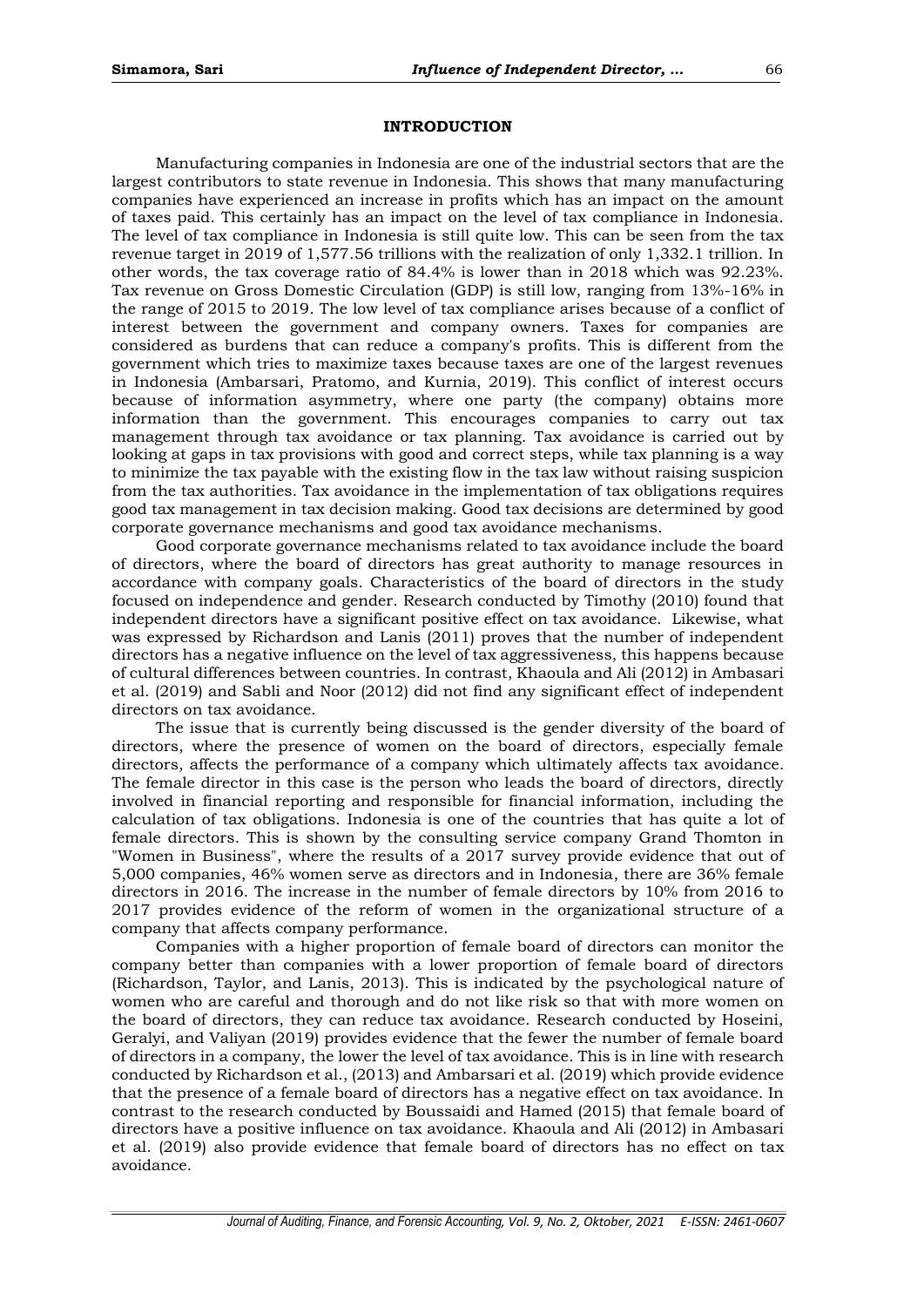The second mechanism related to tax avoidance in this study is thin capitalization. Thin capitalization mechanism is a mechanism that refers to the funding of a company related to investment decisions, where debt financing is prioritized over the use of equity capital in the capital structure of a company. Debt, in this case, is different from capital, because debt can increase the value of the company through tax incentives in the form of interest expense on loans. Thin capitalization in Indonesia is regulated in the Income Tax Law article 18 paragraph 1 regarding the debt-to-equity ratio and is clarified in the Minister of Finance Regulation No. 169/PMK.010/2015 concerning the determination of the ratio between debt and company capital to calculate the recognition of interest expense with the ratio 4:1 (Setiawan and Sulistyono, 2016). The practice of thin capitalization is used by companies to reduce taxable profits because they carry out interest-bearing loans that can be used as fiscal costs in calculating corporate income taxes, even though the company does not experience cash flow difficulties. Research conducted by Ismi and Linda (2016) provides evidence that thin capitalization has a negative effect on tax avoidance. This is in line with research conducted by Zaina (2017) which provides evidence that thin capitalization has a negative effect on tax avoidance. This is different from the research conducted by Setiawan and Agustina (2018), and Taylor and Richardson (2012) which provide evidence that thin capitalization has a positive and significant effect on tax avoidance.

Based on previous research that is still contradictory regarding the phenomenon of tax avoidance, it is necessary to review the effect of board characteristics and thin capitalization mechanisms on tax avoidance with a sample of manufacturing companies listed on the Indonesia Stock Exchange in 2017-2019. Manufacturing companies were chosen because they are one of the largest industrial sectors for state revenues which automatically have loopholes for tax avoidance. This is because the higher the income of a company, the state revenue in terms of taxation will follow so that state revenue can be obtained maximally for the welfare of the community.

## **LITERATURE REVIEW AND HYPHOTHESIS DEVELOPMENT**

# **Agency Theory**

Agency theory is a working relationship related to the party who is given the position of agent and the party who gives the position or principal (Lukviarman, 2016). The party who gives the authority is the owner of the company or as the party who deposits funds in a company, while the party who is authorized as the board of directors regulates the running of a company. Agency theory is an agreement that can motivate agents to take action against shareholders when there is a difference between the interests of the agent and the interests of the shareholders (Scott, 2015: 22-28). Agency theory can facilitate managerial rent extraction, namely management actions by not paying attention to the interests of shareholders, but for the interests of individuals who are carried out on the opportunistic behavior of managers by utilizing tax avoidance. The case that occurred in 1990 was that the company Enron used a financing transaction planned for tax evasion, which led to government lawsuits. Companies are also required to make tax avoidance costs a liability, which includes direct tax planning, compliance and non-tax costs, one way is by covering or not being transparent in company management (Desai and Dharmapala, 2006 in Yuliem, 2018).

## **Tax Avoidance**

Tax avoidance is usually used by companies as an effort to reduce taxes, but still in accordance with tax laws, one of which is by using transfers or slowing down taxes that have not been written in the tax law based on company managers' decisions (Dewinta and Setiawan, 2016). The difference between tax profit and accounting profit is also one of the ways to avoid tax, which is carried out by companies (Salwah and Herianti, 2019), so that the greater the distance between accounting profit and tax profit, or what is often called the book-tax gap, the greater the opportunity to perform tax evasion. Hanlo (in Ariawan and Setiawan, 2017), said that increasingly fierce business competition will facilitate companies in developing their business both locally and internationally so that it can create opportunities for tax savings through tax avoidance.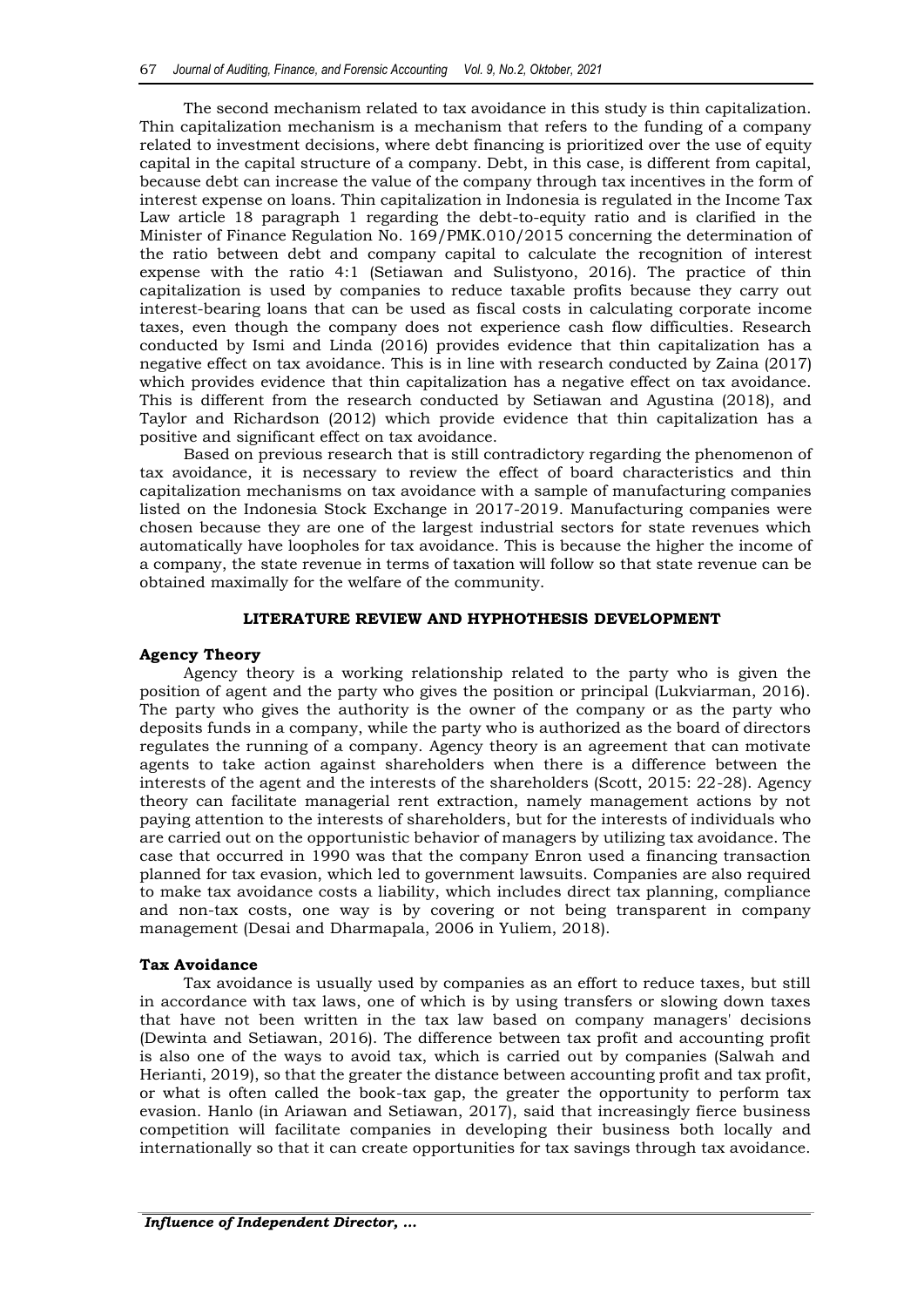## **Board Characteristics**

The board is a person who is trusted to represent shareholders in a company. According to Sutojo in Rashid (2018) Organizations for Economic Corporation Development (OECD) explains that the board has responsibility for planning and controlling the company's operations, drafting business operating regulations, supervising the operations of a company to get the maximum possible profit for the shareholders, shareholders, and can neutralize the interests of various parties connected in the company such as being the interests of dominant and non-dominant shareholdings as well as creditors. The board of directors is responsible for the obligations and rights of each member of non-shareholder shareholders, creditors, company employees, customers, communities, suppliers, and companies (Muchtar and Prabowo, 2009 in Rashid, 2018).

#### **Independent Director**

Independent directors are members of the board of directors who have an obligation to manage the company. Decree of the Board of Directors of the Indonesia Stock Exchange Number Kep-00001/BEI/02-2014, stipulates the requirements for directors to be independent, at least one person from the composition of the board of directors in a company that is selected in advance by holding a GMS before the company's shares are officially listed on the stock exchange, and carry out duties after the company's shares are officially listed on the stock exchange. The term of office, director, independent for a maximum of two continuous periods as written in The Financial Services Authority Regulation Number 33/POJK.04/2014 regarding directors, and the board of commissioners of issuers and public companies. The requirements for independent directors are that they do not have special relationships with other directors, do not hold positions in other companies, and do not hold concurrent positions as management in an organization.

## **Female Director**

A female director is someone who is chosen to be the head of the company and has a decision-making role. The number of female directors in the world can still be said to be quite low when compared to male directors. Hamdani and Hatane's research (2017) states that the highest female directorship in the board of directors is only 11.6% of which 13.1% is the proportion of directors and 9.9%, for the board of commissioners. The number that can be said to be a minority does not hinder the professionalism of female directors, but the role of women has a great influence in a company. The ability of female directors in a company to reduce risk in a company and can contribute to decisions from different perspectives (Erhart, Werbel, and Shrader, 2003, in Hamdani and Hatane, 2017). The characteristics of female directors are associated with the nature of women who have a sense of caution and are more focused than men (Kusumastuti, and Supatmi, 2006 in Astuti, 2017). Faccio and Marchica (2012) in Adhariani (2015) proves that female directors who make a decision mostly choose to avoid risk, so the more women in a company, the fewer earnings management practices exist because women tend to avoid risk.

## **Capital Structure**

Funding in the capital has two types, namely, external funding and internal funding. External is capital ownership that can be owned by the wider community and institutional, while internal is owned by the manager of the company itself. So that with the capital structure, stakeholders can find out the company's risk and the rate of return on capital investment. According to Fahmi (2015:184) capital structure is a description of the company's financial proportions related to sharing capital and long-term debt. The purpose of the capital structure is to make a comparison between debt and capital that is profitable from a financial point of view. The theory of capital structure according to Fahmi (2015:193) is related to balancing theories which is one of the company's decisions to seek additional long-term funds. A company's capital structure that prefers debt is usually considered one way to reduce agency conflicts related to the company's cash flow. Managers are required to issue excess cash, as a result, it will reduce the agreed capital policy for interest payments, but the choice of capital sourced from debt will certainly increase the company's risk to be greater. The higher the debt-to-equity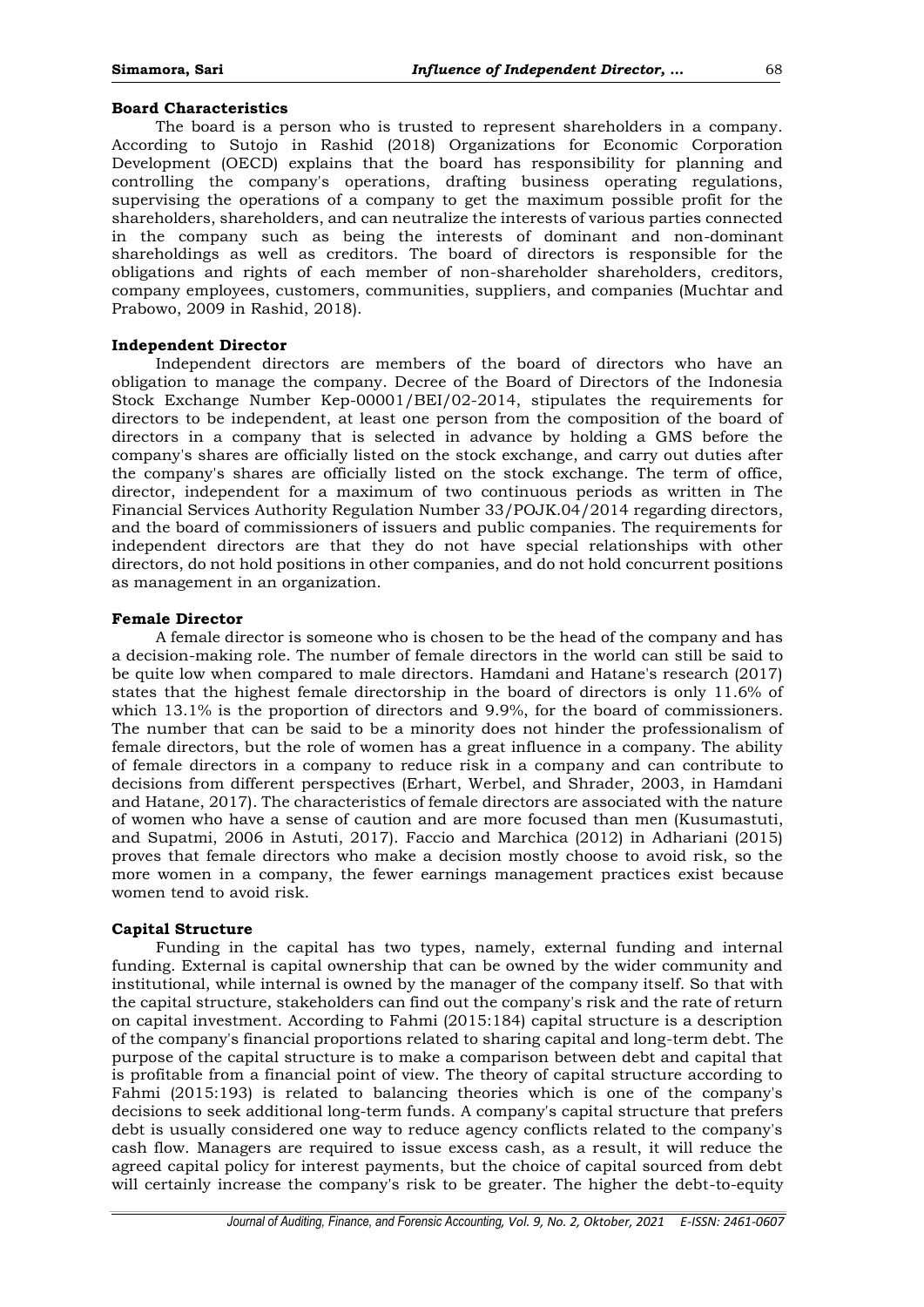ratio, the higher the company's tax burden, of course, with the limits set out in the tax law. Modigliani and Miller (1963) in Fahmi (2015:194) say that related to funding through long-term debt, it will be more beneficial if there is a bank interest expense that is consistent with the country's economic reference, so bank can't raise high bank interest rates.

## **Thin Capitalization**

Thin Capitalization is a condition in which the company has more dominant funding from debt than capital (OECD, 2012). Debt is used by the company as an effort to increase the value of the company because the interest expense from the debt can be used as a deduction from taxable income (Modigliani & Miller, 1963, in Kurniawan, 2018). The income tax law regulates that interest paid on company loans can be used as a tax deduction (deductible expense). This regulation is then used by several companies by making loans that exceed the reasonable limit, so that interest expenses can be recognized fiscally, as a result, fiscally profits will be reduced or even not pay taxes at all. The imposition of interest in Indonesia is fiscally regulated in the Minister of Finance Regulation 169/PMK.010/2015 which is limited to a ratio of 4:1 by comparing the company's capital and debt, so this step is an effort from the government to prevent the practice of tax avoidance (thin capitalization) to reduce tax evasion loopholes in the applicable tax regulations related to charging interest.

## **Research Hypothesis**

# **The Influence of the Independence of the Board of Directors on Tax Avoidance**

Independence is an attitude that is needed to provide certainty that the monitoring and strategic planning activities have been running effectively in a company. An independent director is a person who is in the ranks of top management who plays a role in leading operational activities within the company and has no special relationship (special) in controlling the company. The existence of an independent director can be an opportunity to minimize agency problems between the board of directors and shareholders, namely by reducing tax avoidance, considering that independent directors do not have special relationships with other parties. Based on the Sarbanes-Oxley guidelines in corporate governance, it is recommended and instructed to the board of each company to give more shares to independent directors (Terjesen, Sealy and Singh, 2015). Research conducted by Lanis and Richardson and Lanis (2011) proves that the number of independent directors has a negative effect on tax avoidance. The weaker function of supervision and monitoring of independent directors has created a moral hazard created by each director for the sake of individual interests which leads to agency conflicts between directors and company owners. The director as the person who manages the company's operational activities has more information related to the actual condition of the company so that there is an information gap between the director and the owner of the company which causes the director's desire to carry out earnings management which leads to the use of tax avoidance. Research conducted by Ridwan, Zaitul, and Yulistia (2015) also provides the same statement that independent directors have a negative influence on tax avoidance. Based on previous research that is still contradictory, the hypothesis of this study is:

H1: The independence of the board of directors has a negative effect on tax avoidance

## **Influence of Female Directors on Tax Avoidance**

Female directors have an important role in minimizing tax evasion. This is due to the nature of women who are more careful and thorough compared to men (Astuti, 2017). Women also tend to have a risk-averse nature so that even in decision-making women do not dare to make decisions that have risks (Adhariani, 2015). The existence of women who tend to be careful, and tend to stay away from risk can minimize tax avoidance. The presence of female directors in the composition of the company's board of directors indicates that the company provides equal opportunities for every individual without any discriminatory attitude with the nature of the woman will disclose tax information as it is to shareholders, to reduce information asymmetry. This is because tax avoidance has a high risk in terms of liability to the company. Research conducted by Ambasari, Pratomo et al. (2019) also provides evidence that women have a much higher value of tax compliance, compared to men. Research conducted by Ambasari et al. (2019) and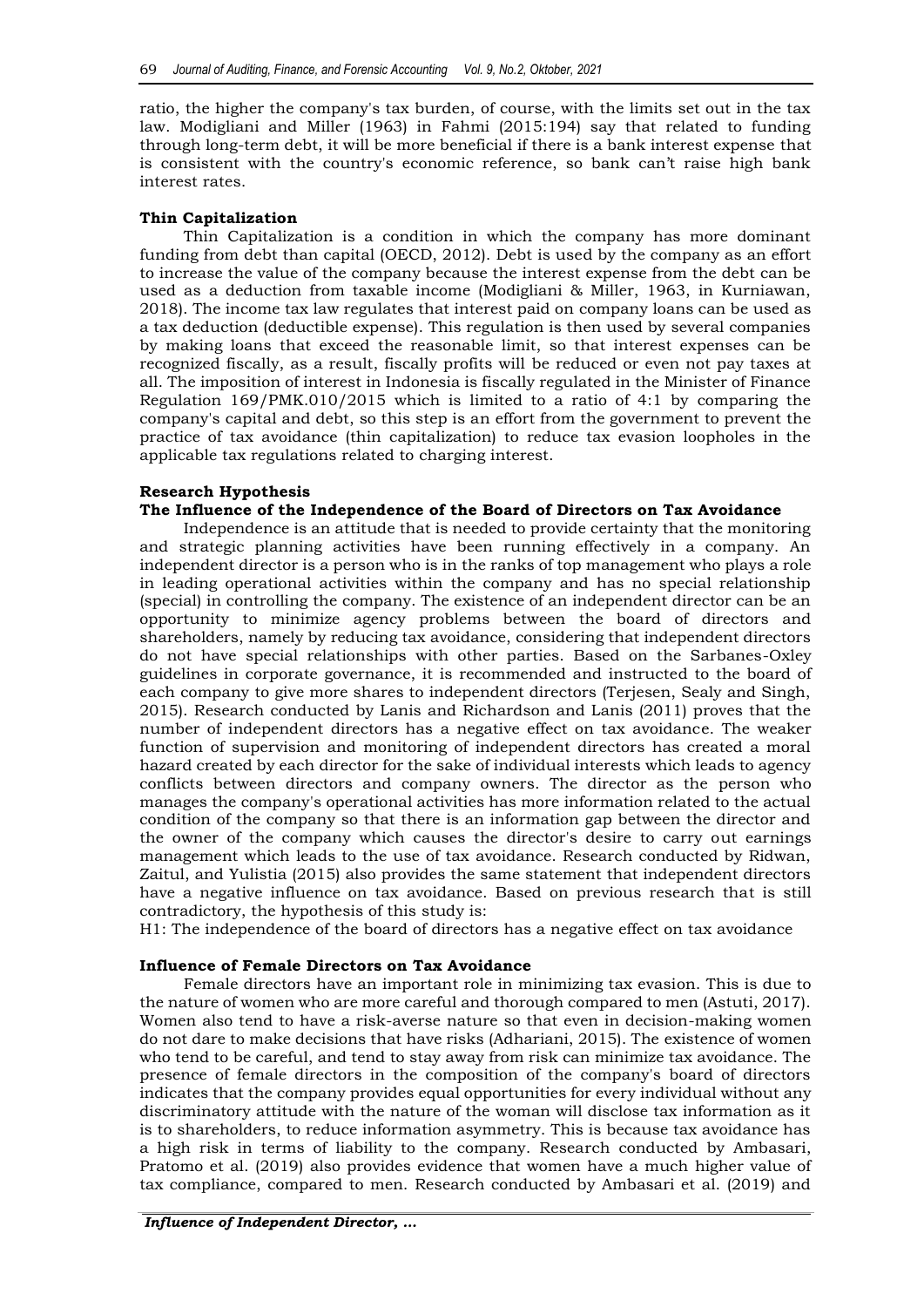Lanis et al. (2015) provides evidence that the presence of female directors has a negative effect on tax avoidance. Research conducted by Hoseini et al. (2019) and Richardson et al. (2013) also gives the same statement that there is a negative relationship between female directors and tax avoidance. Based on previous research that is still contradictory, the hypothesis of this study is:

H2: The proportion of female directors has a negative effect on tax avoidance

# **Effect of Thin Capitalization on Tax Avoidance**

Thin capitalization is a mechanism that refers to the funding of a company related to investment decisions, where debt financing is prioritized over the use of share capital in the capital structure of a company. The higher the value of debt, it will be in line with the interest rate that must be paid by the company, which results in lower taxable profit, so based on agency theory this can lead to problems between managers and shareholders. This is related to the company's obligation to pay lower taxes, which is something that managers want, but on the shareholder side, it will increase the risk of the company paying debts to be higher or even default. The company avoids tax due to differences in interests between management and shareholders. One way that managers do is through increasing the debt to equity ratio. The large ratio between debt and equity reduces the company's gap in tax avoidance. Research conducted by Ismi and Linda (2016) provides evidence that thin capitalization has a negative effect on tax avoidance. This is in accordance with research conducted by Zaina (2017) and Salwah and Herianti (2019) which provide evidence that thin capitalization has a negative effect on tax avoidance. Based on previous research that is still contradictory, then the hypothesis of this research is:

H3: Thin Capitalization has a negative effect on tax avoidance

# **RESEARCH METHODOLOGY**

# **Research Framework**

The research framework related to the hypothesis is described as follows:



## **Figure 1 Research Framework**

The research regression model is as follows:

PP =  $\alpha$  +  $\beta$ 1 DI +  $\beta$ 2 DW +  $\beta$ 3 TC + ε

Where:

PP = tax avoidence

- DI = number of independent directors
- DW = number of female directors
- TC = thin capitalization

# **Research Design**

Regarding the effect of director independence, female directors, and thin capitalization on tax avoidance, the research design is quantitative research. The results of the test and analysis of the influence of the independent variables on the dependent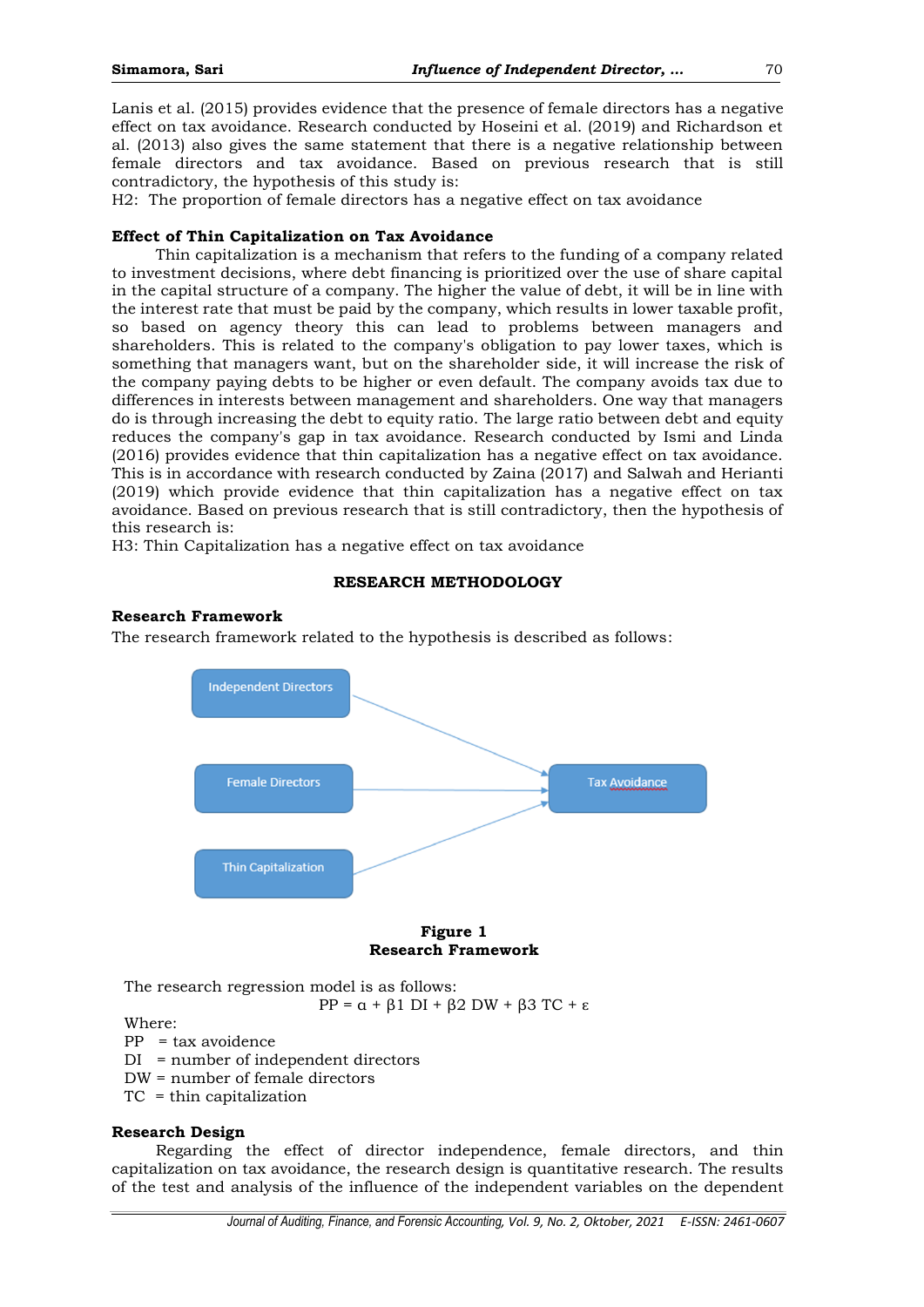variables in the study by using the hypothesis testing proposed in accordance with the formulation of the problem specified in the study. The independent variables in this study are independent directors, female directors, and thin capitalization. While the dependent variable in this study is tax avoidance.

| Table 1<br>Variable Identification, Operational Definition, and Variable Measurement |                            |                                                                                                                                                                                                                                                                                                                     |                                                                                                                                                                                                                     |                                                        |  |
|--------------------------------------------------------------------------------------|----------------------------|---------------------------------------------------------------------------------------------------------------------------------------------------------------------------------------------------------------------------------------------------------------------------------------------------------------------|---------------------------------------------------------------------------------------------------------------------------------------------------------------------------------------------------------------------|--------------------------------------------------------|--|
| <b>Variable</b>                                                                      |                            | Operational                                                                                                                                                                                                                                                                                                         | <b>Measurement</b>                                                                                                                                                                                                  | Reference                                              |  |
| Dependent                                                                            | Tax<br>Avoidance           | Tax calculations are<br>measured using the<br>book-tax gap,<br>namely the higher<br>the result, the<br>greater the tax<br>avoidance and vice<br>versa                                                                                                                                                               | <b>Book Tax Gap</b><br><b>Accounting Earnings - Tax Earnings</b><br><b>Assets Total</b><br><b>Tax Earnings</b><br>$\int \frac{1}{x} f(x) \, dx$ Tax Expense - Liabilities - Assets<br>$=$<br><b>Income Tax Rate</b> | Salwah<br>and<br>Herianti<br>(2019)                    |  |
| Independent                                                                          | Independent<br>Directors   | Independent<br>director is measured<br>by comparing the<br>proportion<br>the number of<br>independent<br>directors to the<br>number of directors<br>in the company                                                                                                                                                  | <b>Independent Directors</b><br><b>Number of Independent Directors</b><br><b>Number of Directors</b>                                                                                                                | Khalil<br>(2016),<br>Rashid<br>(2018)                  |  |
|                                                                                      | Female<br>Directors        | Female directors<br>can be measured<br>using the proportion<br>of the number of<br>female directors to<br>the number of<br>directors in a<br>company                                                                                                                                                                | <b>Female Directors</b><br><b>Number of Female Directors</b><br>$=$<br><b>Number of Directors</b>                                                                                                                   | Ishak<br>(2017),<br>Hamdani<br>and<br>Hatane<br>(2017) |  |
|                                                                                      | Thin<br>Capitalizatio<br>n | Used by the<br>company as an<br>effort to increase the<br>value of the<br>company, because<br>the interest expense<br>from the debt can<br>reduce taxable<br>income. The greater<br>the calculation<br>value means the<br>higher the interest-<br>bearing debt<br>funding ratio, which<br>triggers tax<br>avoidance | average debt<br>Maximum amount debt =<br>SHDA of the firm                                                                                                                                                           |                                                        |  |

Source: processed by the writer (2021)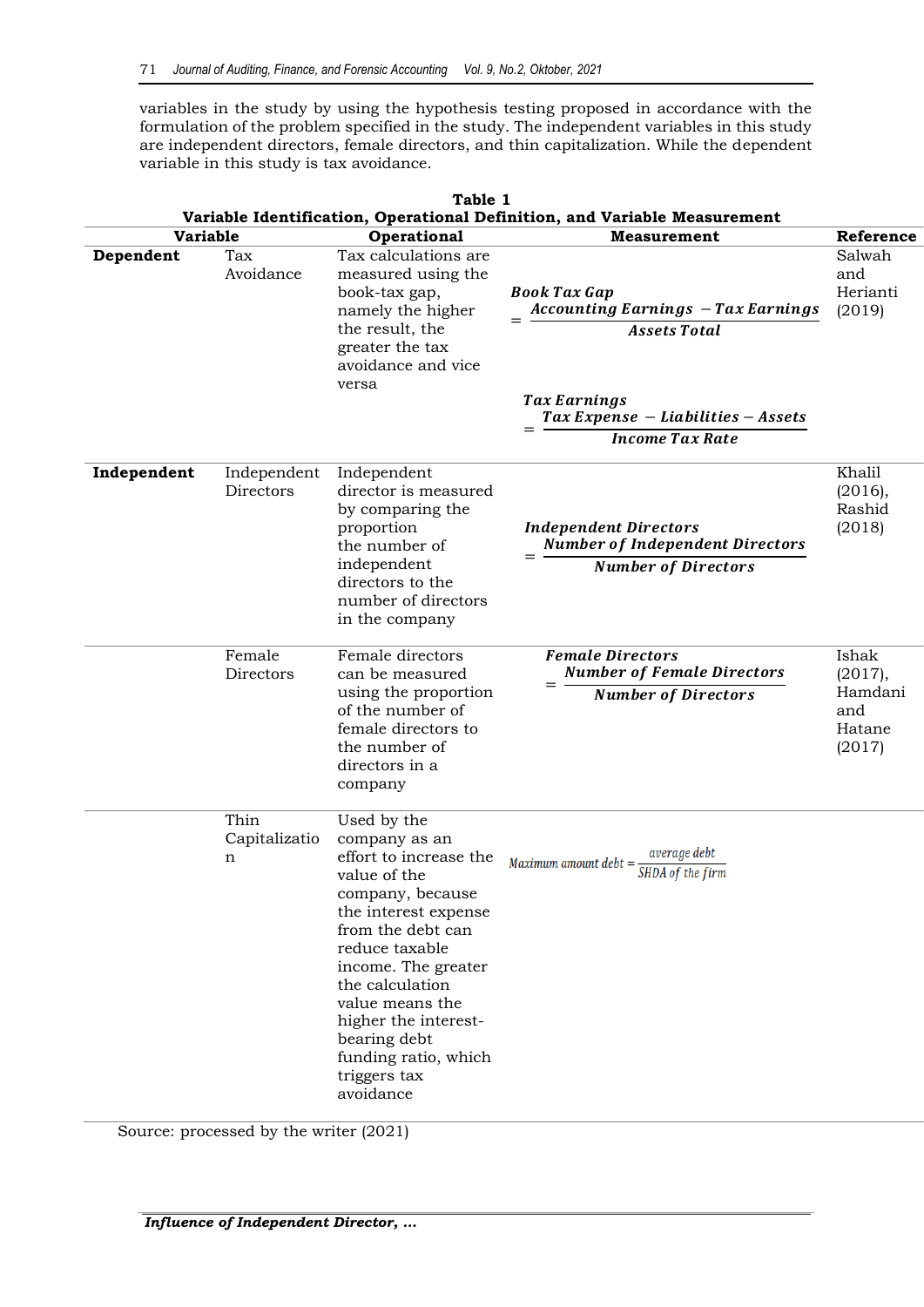# **Population and Sample**

The population of this study is a manufacturing company that is listed on the Indonesia Stock Exchange (IDX) for the 2017-2019 period. Sampling in this study used a purposive sampling method with the following criteria:

**Table 2**

|     | .                                                                                   |        |
|-----|-------------------------------------------------------------------------------------|--------|
|     | Sample Criteria                                                                     |        |
| No. | Criteria                                                                            | Jumlah |
|     | Manufacturing companies listed on the IDX in a row for the 2017-<br>2019 period     | 444    |
| 2   | Companies whose financial statements do not present in the<br>rupiah currency       | (23)   |
| 3   | Companies that do not provide complete information<br>related to research variables | (221)  |
|     | Number of observation samples before outlier                                        | 200    |
|     | Outlier Data                                                                        | (61)   |
|     | Number of observations after outlier                                                | 139    |
|     | Source: data obtained from www.idx.co.id                                            |        |

# **FINDINGS AND DISCUSSION**

## **Descriptive Statistics**

Descriptive statistics display the amount of data, the average, minimum, maximum, and standard deviation of the research variables. Descriptive statistical research examines data on independent directors (DI), female directors (DW), thin capitalization (TC), and tax avoidance (PP). Based on research conducted in the 2017- 2019 observation period, the results of the data recapitulation are as follows:

| Table 3<br><b>Descriptive Statistics</b> |     |           |         |        |                          |  |  |
|------------------------------------------|-----|-----------|---------|--------|--------------------------|--|--|
| <b>Variable</b>                          | N   | Minimum   | Maximum | Mean   | Std.<br><b>Deviation</b> |  |  |
| DI                                       | 139 | 0,0000    | 0,5000  | 0,2461 | 0,1069                   |  |  |
| DW                                       | 139 | 0,0000    | 0,5000  | 0,0938 | 0,1344                   |  |  |
| TC                                       | 139 | $-3,9500$ | 5,3900  | 0,7419 | 0,8910                   |  |  |
| PP                                       | 139 | 0,0000    | 0,2100  | 0,0858 | 0,0572                   |  |  |

Source: data processed by the writer (2021)

Table 3 shows that independent directors and female directors have a minimum value of 0.0000. This shows that there are companies that do not have independent directors and female directors. The maximum value of independent directors and women shows the same proportion, which is 0.5000 out of 139 samples of manufacturing companies in the research sample. The average value of independent directors is 24% with a standard deviation of 0.1069. This shows that every company has at least 24.61% of independent directors from the board of directors and the company has a low level of data diversity when compared to the average ownership of independent directors in the board of directors. In contrast to the average female director, it shows 9.38% of the board of directors in a company and the company has a high level of data diversity in female directors when compared to the average value.

Table 3 also shows the minimum value of thin capitalization with a value range of -3.9500 to 5. 3900. The average value of thin capitalization is 0.7419 with a standard deviation of 0.8910. This shows that most manufacturing companies listed on the IDX for the 2017-2019 period have an average thin capitalization of 74.19%, while tax avoidance as an independent variable in the study has a minimum value of 0.0000 by PT Asahimas Flat Glass in 2017 and the maximum value of 0.2100 achieved by PT Darya Varia Laboratoria in 2018. The average value of tax avoidance in the company is 0.0858 with a standard deviation of 0.0572, which means that the data variation is smaller in other words the data variation is homogeneous.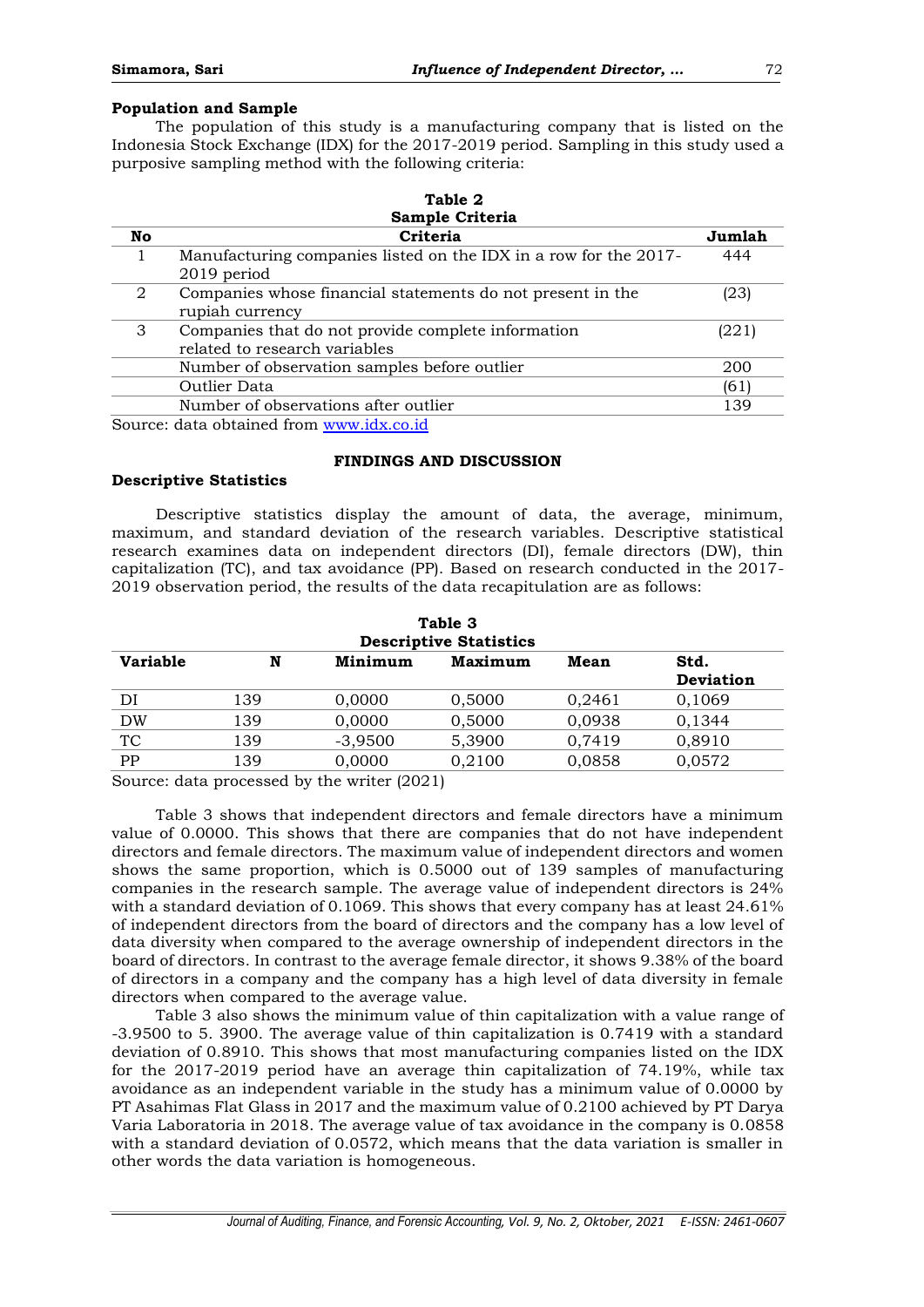## **Result**

The results of data testing are obtained from multiple linear regression analysis techniques with several stages. The first stage is the normality test using the SPSS application via Kolmogorov-Smirnov. The results of the normality test show a significance level of 0.058, which means that the results of the study meet the requirements of the normality test. The next stage is the heteroscedasticity test using the glejser test where the results show a significance level of 0.099 which means that there is no heteroscedasticity, so the study is considered to have passed the heteroscedasticity test and is heading to the next stage, namely the multicollinearity test. The multicollinearity test results show the VIF value for each variable 10 with a value range of 1.0050 – 1.0740 and the TV value for each variable 0.1 with a value range of 0.9320-0.9950. This shows that the hypothesis passes the multicollinearity test with variables between independent variables not being correlated.

The final stage is the model feasibility test and hypothesis testing. The feasibility test of the model includes the coefficient of determination (R2), where the coefficient of determination is 13% and the F statistic test which shows a significance value of 0.000 which means that the independent director variable, female director, and thin capitalization are worthy of research. In contrast to the hypothesis test which is carried out to know how much influence an independent variable has on the dependent variable. A significance value of 0.05 indicates that the independent variable has an effect on the dependent variable, but if the significance value 0.05 indicates that the independent variable has no effect on the dependent variable (Ghozali, 2016: 93). This can be seen through the following table.

| Table 4<br><b>Hypothesis Testing</b> |           |              |                     |                         |  |
|--------------------------------------|-----------|--------------|---------------------|-------------------------|--|
| Independent<br><b>Variable</b>       | в         | Asym.<br>Sig | <b>Test Results</b> | Conclusions             |  |
| ÐI                                   | $-0,1010$ | 0,0210       | Negative effect     | H1 Accepted             |  |
| DW                                   | 0,1390    | 0,0000       | Positive effect     | H <sub>2</sub> Rejected |  |
| TC                                   | 0,0050    | 0,3680       | No effect           | H <sub>3</sub> Rejected |  |

Source: data processed by the writer (2021)

## **Influence of independent directors on tax avoidance**

Based on the results of testing the research hypothesis, it is concluded that independent directors have a negative influence on tax avoidance. This shows that having an independent director in a company can minimize tax avoidance in a company. Based on the Sarbanes-Oxley guidelines in corporate governance, it is recommended and instructed to the board of each company to give more shares to independent directors (Terjesen et al., 2015). Research conducted by Richardson and Lanis (2011) proves that the number of independent directors has a negative effect on tax avoidance. The weaker function of supervision and monitoring of independent directors creates a moral hazard created by each director for individual interests which leads to agency conflicts between directors and company owners. Therefore, Hypothesis 1 in this study is accepted because it is in line with the initial hypothesis which provides evidence that independent directors have a negative effect on tax avoidance. Research conducted by Ridwan et al. (2015) also provides the same statement that independent directors have a negative influence on tax avoidance. An independent director as a person in top management has a role in leading the operational activities of a company and does not have a special (special) relationship in controlling the company, commissioners or other directors with the aim of effective monitoring and strategic planning activities so that with the existence of an independent director can be an opportunity to minimize agency problems between the board of directors and shareholders, one of which is by reducing tax avoidance, considering that independent directors do not have special relationships with other parties.

## **The effect of the proportion of female directors on tax avoidance**

Based on the results of testing the research hypothesis, it can be concluded that female directors have a positive influence on tax avoidance. This shows that the presence of female directors in a company encourages a company to avoid tax. Therefore,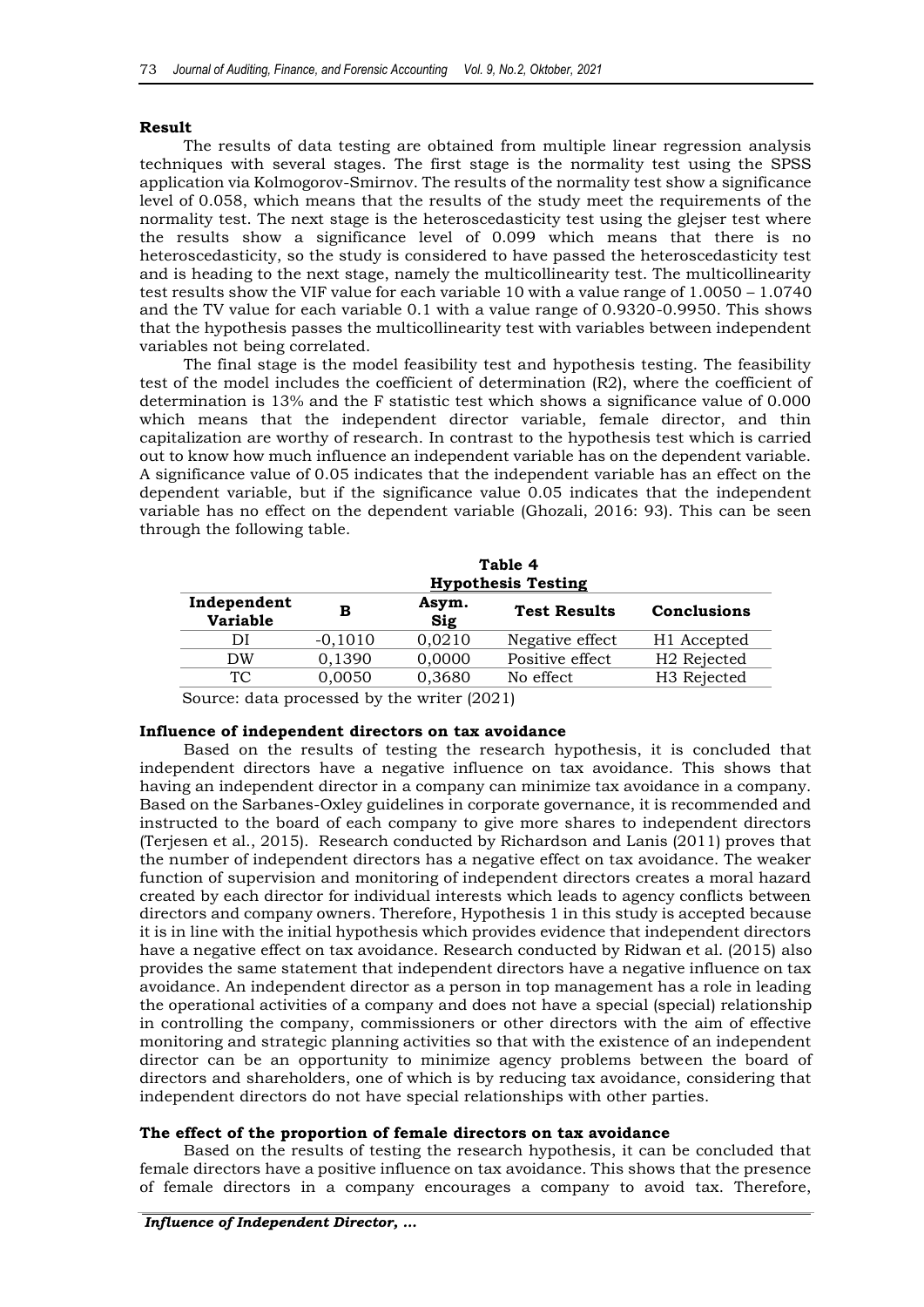Hypothesis 2 in this study is rejected because it is contrary to the initial hypothesis which states that female directors have a negative effect on tax avoidance. The results of this study are directly proportional to the research conducted by Boussaidi and Hamed (2015) which shows that female directors have a positive influence on tax avoidance. This is because women have the skills to minimize risk better than men related to operations or other policies, which affect the number of tax payments paid by the company, so they are considered to be able to save the company's cash flow for future needs. Women directors in a company become diverse in a composition of directors, so the higher the level of diversity, the more likely it is to have a good performance to reduce the burden, one of which is by taking advantage of tax avoidance with a good level of risk (Boussaidi and Hamed, 2015).

## **Effect of thin capitalization on tax avoidance**

Based on the results of testing the research hypothesis, it can be concluded that thin capitalization has no effect on tax avoidance. This shows that the presence or absence of thin capitalization in a company cannot explain the practice of tax avoidance in a company. Therefore, Hypothesis 3 in the study was rejected, because it was contrary to the initial hypothesis which stated that thin capitalization had a negative effect on tax avoidance. The results of this study are directly proportional to the research conducted by Olivia and Dwimulyani (2019) which provides evidence that thin capitalization has no effect on tax avoidance because there are few gaps in managing debt ownership optimization related to tax management and the research sample coverage is still small so it does not show much effect on tax avoidance.

Restrictions on debt (thin capitalization) regulated in the Minister of Finance Regulation No. 169 of 2015 concerning the determination of the size of the ratio between debt and capital does not affect the practice of tax avoidance in the research made. Although the research is made using companies that have current profits some debts generate interest costs, this still does not show an effect on tax avoidance activities. This is shown in the calculation of the ratio of debt and equity in a company exceeds the 4:1 limit, then the remaining excess interest costs cannot be used as an expense in the calculation of fiscal profit and loss. So, even though the company uses thin capitalization, it will not have a significant impact on the company's tax payments, because it must be balanced with a proportional amount of company capital.

## **CONCLUSION AND SUGGESTIONS**

The conclusions that can be drawn from this research are in 3 points. First, independent directors have a negative effect on tax avoidance when measured using proportions, because independent directors as people who are in the highest management level have a role in leading the company's operational activities and do not have a special relationship (special) in terms of controlling the company, commissioners or other directors with the aim of effective monitoring and strategic planning activities, so that having an independent director can be an opportunity to minimize agency problems between the board of directors and shareholders, one of which is by reducing tax avoidance, considering that independent directors do not have special relationships with other parties. Second, female directors have a positive influence on tax avoidance, because women have better skills than men regarding operations and other policies that affect the number of tax payments borne by the company so that it can increase tax avoidance in a company. Third, thin capitalization does not have an effect on tax avoidance because there are few gaps in managing debt ownership optimization related to tax management and the research sample coverage is still small so it does not show much influence on tax avoidance. Restrictions on debt (thin capitalization) regulated in Minister of Finance Regulation No. 169 of 2015 regarding the limit on the size of the comparison between debt and capital does not affect the practice of tax avoidance.

The limitations of this study do not consider companies that have information regarding independent directors considering that it is written in the Decree of the Directors of the Indonesia Stock Exchange Number Kep-00001/BEI/02-2014 the minimum number of independent directors is one person and the study only uses samples in the manufacturing industry in general, it is not detailed in the food, textile, steel, and other sectors, so it is hoped that the next research is expected to be able to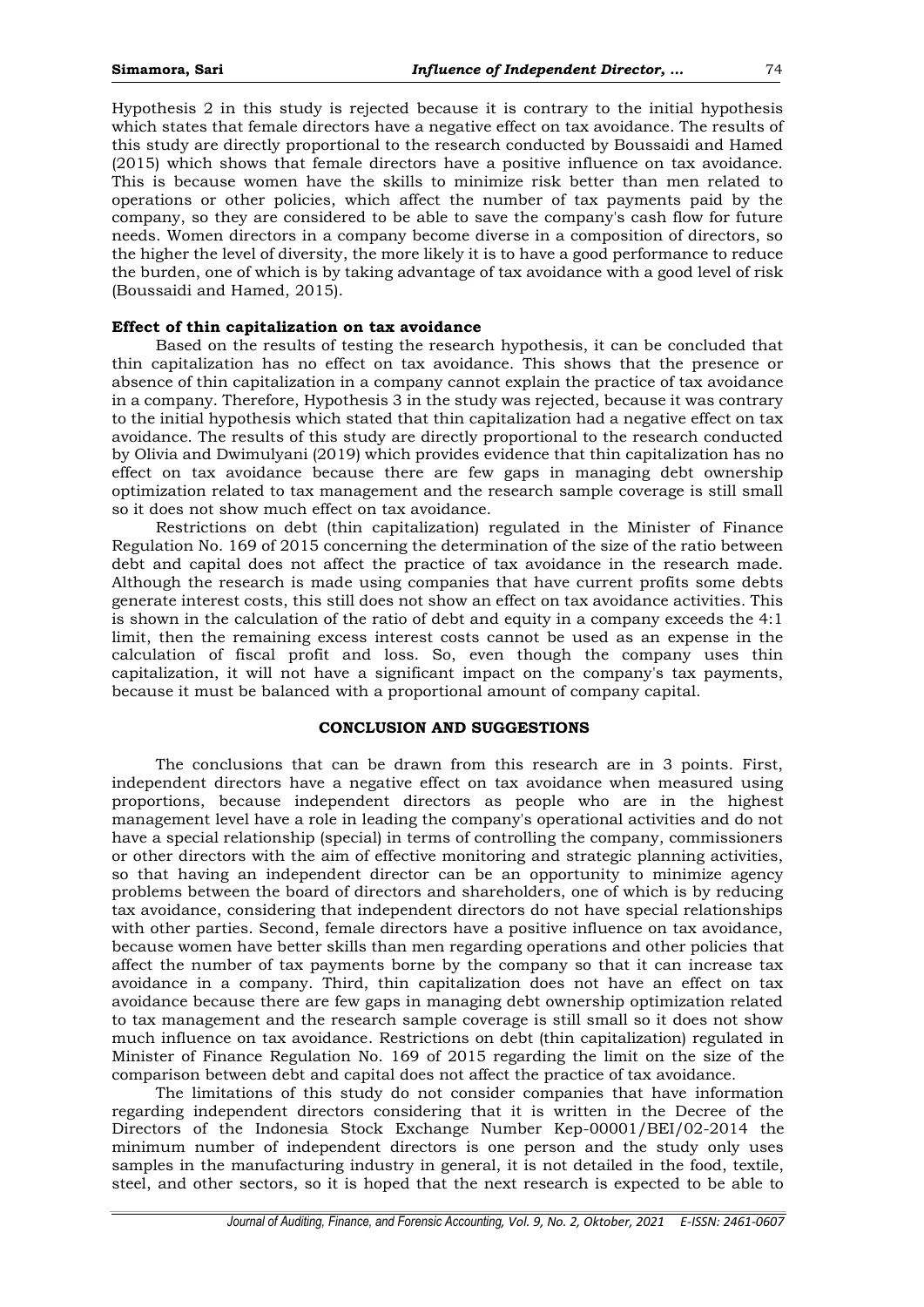explore more complete information regarding independent directors and use, the same research as research that uses a longer observation period and can use the manufacturing sector in more detail to obtain different samples and different possible outcomes, for example, the food manufacturing sector, textiles, steel and so on which includes manufacturing. This is considered necessary because it is a company that has an influence on the economy of a country in terms of taxation.

## **REFERENCES**

- Adhariani, D. (2015). Financial modelling and corporate governance: Afeministperspective using an optimization approach. Risk governance & control: Financial markets & institutions, 5 (4-2), 271-288.
- Ambarsari, D., Pratomo, D., dan Kurnia. (2019). Pengaruh ukuran dewan komisaris,gender diversity pada dewan, dan kualitas auditor eksternal terhadap agresivitas pajak. Jurnal Ilmia Akuntansi 17 (2).
- Ariawan, I., dan Setiawan, P., E. (2017). Pengaruh Dewan Komisaris Independen, Kepemilikan Institusional, Profitabilitas dan Leverge terhadap Tax Avoidance. Jurnal Akuntansi Universitas Udayana Vol.183.3.
- Astuti, E. P. (2017). Pengaruh diversitas dewan direksi terhadap nilai perusahaan pada perusahaan manufaktur yang terdaftar di bursa efek indonesia periode 2008- 2011. Jurnal Ilmiah prodi Manajemen Universitas Pamulang, 4(2),159-179.
- Boussaidi, A., & Hamed, M. S. (2015). The Impact of Governance Mechanism on Tax Aggressiveness: Empirical Evidence from Tunisian Context. Journal of Asian Bussiness Strategy, Vol. 5, Issue 1, ISSN (E): 2225-4226.
- Bursa Efek Indonesia. (2014). Surat Edaran 00001/BEI/02-2014 Perihal Mengenai Masa Jabatan Komisaris Independen dan Direktur Independen Perusahaan Tercatat.
- Dewinta, I., A., R., dan Setiawan, P., E. (2016). Pengaruh Ukuran Perusahaan, Umur Perusahaan, Profitabilitas, Leverage, dan Pertumbuhan Penjualan terhadap Tax Avoidance. Jurnal Akuntansi Universitas Udayana Vol.14.3
- Fahmi, I. (2015). Pengantar Manajemen Keuangan Teori dan Soal Jawab. Bandung: Alfabeta.
- Ghozali, I. (2016). Aplikasi Analisis Multivariate dengan Program IBM SPSS 23 (edisi ke-8). Semarang: Badan Penerbit Universitas Diponegoro.
- Grand Thornton. (2017). Woman in Business: New Perspective on Risk and Reward. Grant Thornton International Business Report 2017.
- Hamdani, Y., dan Hatane, S. E. (2017). Pengaruh wanita dewa direksi terhadap firm value melalui firm performance sebagai variabel intervening. Journal Business Accounting Review, 5(1), 121-132.
- Hoseini, M., Safari Gerayli, M., & Valiyan, H. (2019). Demographic Characteristics of The Board Of Directors" Structure And Tax Avoidance: Evidence From Tehran Stock Exchange. International Journal of Social Economics, 46(2), 199-212.
- Ishak, R.B. (2017). The effect of board attributes on real earning management in Nigerian financial institutions. Journal of Accounting, Business and Finance Research, 1 (1).
- Ismi, F., & Linda. 2016. Pengaruh Thin Capitalization, Return on Asset, dan Corporate Governance pada Perusahaan jakarta Islami Index (JII). Jurnal Ilmiah Mahasiswa Ekonomi Akuntansi (JIMEKA). Vol. 1. Hal. 150-165.
- Khalil, M. (2016). Board Independence, Audit Quality and Earnings Management: Evidence from Egypt. Journal of Emerging Market Finance, 15 (1), 1-35.
- Kurniawan, A., M. (2018). Pengaturan Pembebanan Bunga untuk Mencegah Penghindaran Pajak. Simposium Nasional Keuangan Negara.
- Lukviarman, N. (2016). Corporate Governance: Menuju Penguatan Konseptual dan Implementasi di Indonesia. GRP Strategic Series. ISBN 978-602-1680-391.
- Menteri Keuangan Republik Indonesia. (2015). Peraturan Menteri Keuangan Nomor 169/PMK.010/2015 tentang Penentuan Besarnya Perbandingan antara Utang dan Modal Perusahaan untuk Keperluan Penghitungan Pajak Penghasilan.
- OECD. (2012). PISA 2009 Technical Report. PISA: OECD Publishing.
- Olivia, I., dan Dwimulyani, S. (2019). Pengaruh Thin Capitalization dan Profitabilitas terhadap Penghindaran Pajak dengan Kepemilikan Institusional sebagai Variabel Moderasi.

*Influence of Independent Director, …*